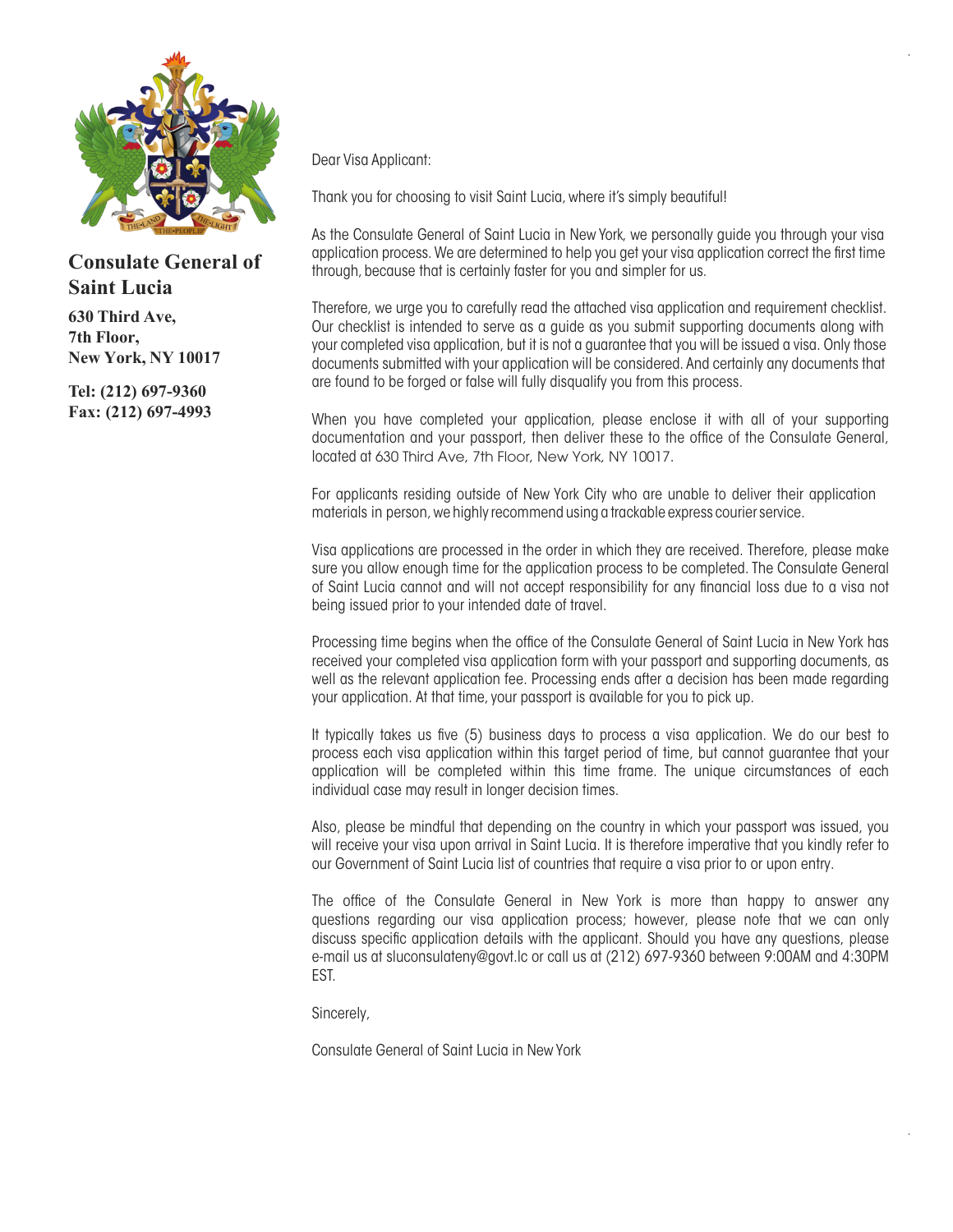# Saint Lucia Visa Requirements

This requirements checklist serves as a guide as you gather and submit supporting documents for your visa application. Please carefully read this document, and note that completing your application does not guarantee that you will be issued a visa.

#### 1. GATHER DOCUMENTATION FOR YOUR SAINT LUCIA VISA

#### *1.1 Valid Passport*

Please provide your signed passport. It must be valid and with sufficient blank pages for any required visa stamps. Your passport's expiration date must be at least six months after the date of entry for the visa you are applying for. If your passport does not meet these requirements, you must renew your passport or obtain a new one prior to applying for your visa. Also, it is imperative that you confirm with our Consulate whether you are expected to obtain a visa prior to arriving in Saint Lucia or upon entry.

#### *1.2 Completed Visa Application*

Download, print, complete in full, and sign your visa application before submitting it to the office of the Consulate General of Saint Lucia.

#### *1.3 Passport-style Photographs*

Please submit two identical 2" x 2" passport-style color photographs.

#### *1.4 Travel Documentation*

Please provide a copy of the following items showing your travel to and from Saint Lucia (i.e., proof of onward travel):

- Your airline ticket
- Your printed itinerary

#### *1.5 Proof of Financial Ability*

Please provide copies of bank statements for the last two months or a letter from your bank verifying that you have sufficient funds to support yourself. The bank statement must clearly show the visa applicant's name as the account holder, as well as the account balance.

#### *1.6 Proof of Employment*

Please provide a letter from your current employer indicating your date of hire and current pay rate. If you are self-employed, please provide copies of your W-2 form(s) for the previous tax year.

#### *1.7 Proof of Accommodations*

Depending on the purpose of your stay, please follow the instructions below:

Tourism: Please provide a copy of your hotel reservations.

Private stay: Please provide a letter of invitation from

your host in Saint Lucia. This letter must include the number of visa entries being applied for and your inviting host's contact information, including address and phone number.

Business trip: Please provide the original detailed letter of invitation from the host company in Saint Lucia. This letter must state the purpose of your stay, as well as whether or not your expenses will be covered by the host company during the entire length of your stay. This letter must also state that you will not receive any financial compensation or pay in Saint Lucia during your stay.

Studies: Please provide a copy of your letter of admission, proof of registration, and proof of payment of tuition fees.

#### *1.8 Proof of College/University Enrollment*

If you are currently a student, please submit proof of enrollment in your academic institution indicating the date of enrollment and your status (i.e. full-time or part-time).

#### *1.9 US Permanent Resident*

If you hold a US permanent residency card (green card) or a US-issued visa, please provide a copy with your visa application form.

### 2. COVER CONSULAR AND SERVICE FEES

#### *2.1 Fees*

The Consulate Fee is \$50. Our courier fee is \$15, or you may include a pre-paid airbill to the return address.

You may pay the above fees via a money order or bank draft. Please note that we do not accept personal or business checks. If you are picking up your passport in person, then a courier fee is not applicable.

#### 3. SUBMIT YOUR APPLICATION TO THE CONSULATE GENERAL OF SAINT LUCIA IN NEW YORK

3.1 Submit your Application and Supporting Documents. Our address is: Consulate General of Saint Lucia in New York

Attn: Visa Section 630 Third Ave, 7th Floor, New York, NY 10017

*Processing time is approximately five (5) business days.*